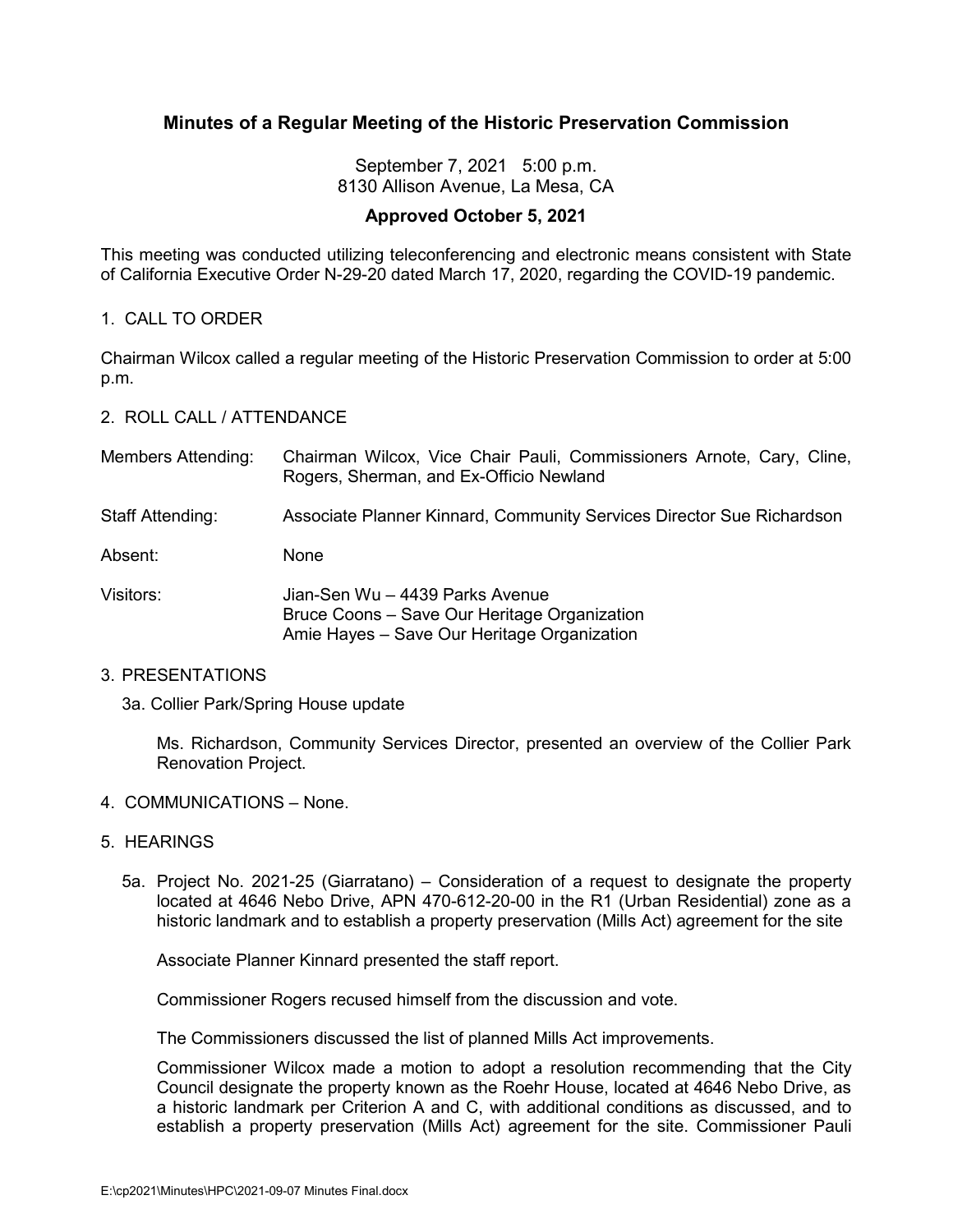seconded the motion.

Aye: Arnote, Cary, Cline, Pauli, Sherman, and Wilcox Abstain: Rogers Nay: None Absent: None

Commissioner Pauli made a motion to adopt a resolution recommending that the City Council approve a Mills Act agreement for the property, with required improvements as listed below to be completed within five years from the date of agreement. Commissioner Sherman seconded the motion.

- Replacement of the roof with composition shingle siding similar to existing
- Install new weather insulation throughout the residence for improved energy costs
- Replace the front door with one more appropriate to the building's timeframe of 1911-1921
- Replace non-historic windows with period-appropriate wood windows
- Repair exterior wood and paint
- Upgrade electrical wiring and service

### 6. BUSINESS

6a. Historic Landmark Nomination Inquiry – 4439 Parks Avenue

Mr. Wu presented historic information for his property. The Commissioners discussed the present condition of the property as it related to any potential landmarking and recommended that Mr. Wu continue to research the home's history and original appearance. They also recommended that he consider engaging a consultant to research context that is appropriate to La Mesa and appropriate for landmarking.

6b. Historic Preservation Ordinance Amendment Discussion

Several months ago, Jan Wilcox, Carmen Pauli and Don Cary formed an ad-hoc Historic Preservation Commission sub-committee to address possible amendments to the Historic Preservation Ordinance. Commissioner Pauli presented an overview of their finalized proposal.

Ms. Pauli asked that the Commissioners review the proposed revisions to the Ordinance and forward their comments to Ms. Kinnard on Monday of the week prior to the next meeting.

Ms. Kinnard stated that staff could not move forward with the Ordinance update until direction is received from the City Council or City Manager.

6c. Historic Resources Inventory Update Discussion

Mr. Newland stated that work on the historic resources inventory update may begin in early May.